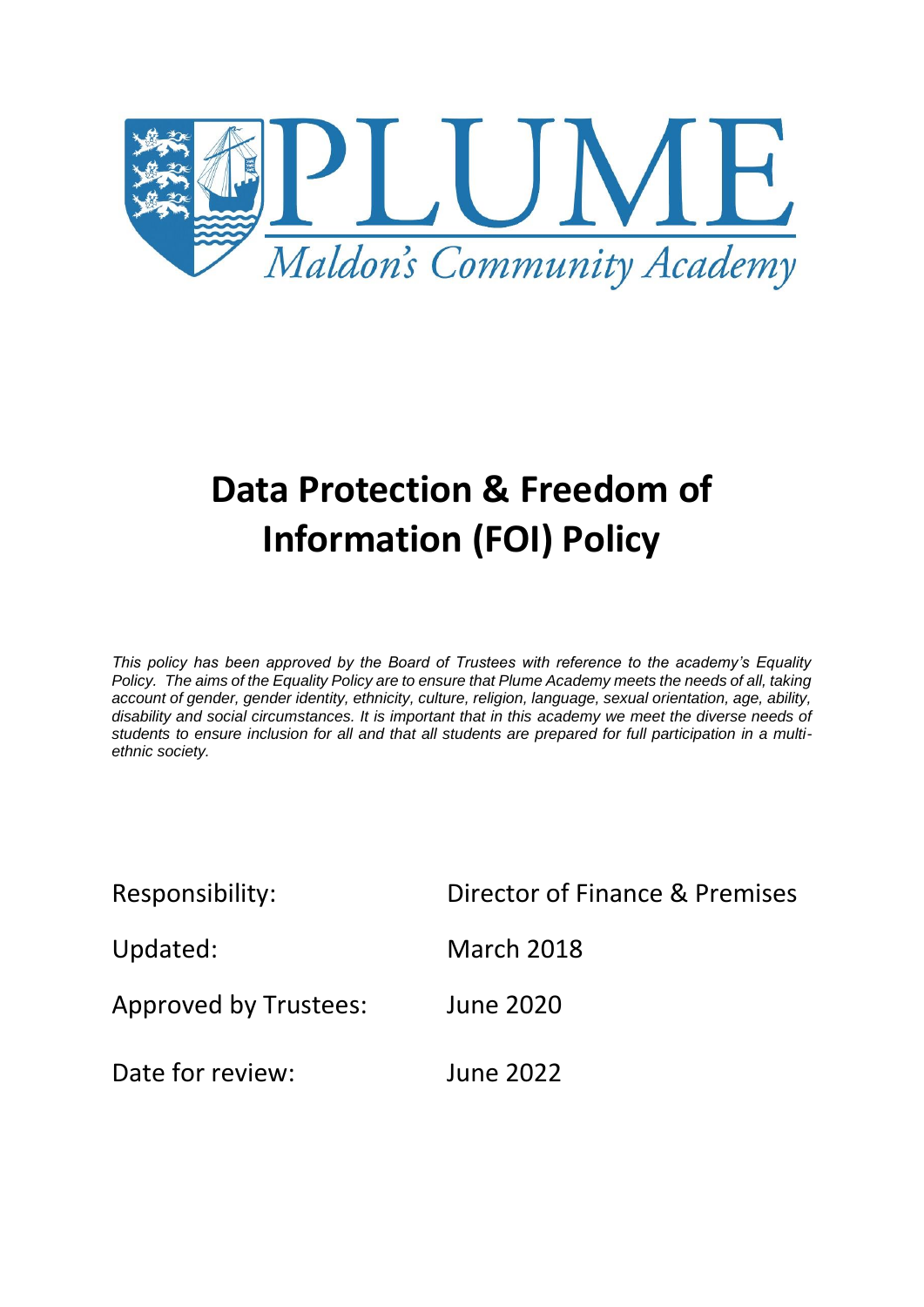#### **INTRODUCTION**

- 1.1. Plume, Maldon's Community Academy ("the academy") collects and uses certain types of personal information about staff, students, parents and other individuals who come into contact with the academy in order provide education and associated functions. The academy may be required by law to collect and use certain types of information to comply with statutory obligations related to employment, education and safeguarding, and this policy is intended to ensure that personal information is dealt with properly and securely and in accordance with the General Data Protection Regulation (GDPR) and other related legislation.
- 1.2. The GDPR applies to all computerised data and manual files if they come within the definition of a filing system. Broadly speaking, a filing system is one where the data is structured in some way that it is searchable on the basis of specific criteria (so you would be able to use something like the individual's name to find their information), and if this is the case, it does not matter whether the information is located in a different physical location.
- 1.3. This policy will be updated as necessary to reflect best practice, or amendments made to data protection legislation, and shall be reviewed every two years.

## **2. PERSONAL DATA**

- 2.1. 'Personal data' is information that identifies an individual, and includes information that would identify an individual to the person to whom it is disclosed because of any special knowledge that they have or can obtain<sup>1</sup>. A sub-set of personal data is known as 'special category personal data'. This special category data is information that relates to:
	- 2.1.1. race or ethnic origin;
	- 2.1.2. political opinions;
	- 2.1.3. religious or philosophical beliefs;
	- 2.1.4. trade union membership;
	- 2.1.5. physical or mental health;
	- 2.1.6. an individual's sex life or sexual orientation;
	- 2.1.7. genetic or biometric data for the purpose of uniquely identifying a natural person.
- 2.2. Special Category information is given special protection, and additional safeguards apply if this information is to be collected and used.
- 2.3. Information relating to criminal convictions shall only be held and processed where there is legal authority to do so.
- 2.4. The academy does not intend to seek or hold sensitive personal data about staff or students except where the academy has been notified of the information, or it comes to the academy's attention via legitimate means (e.g. a grievance) or needs to be sought and held in compliance with a legal obligation or as a matter of good practice. Staff or students are under no obligation to disclose to the academy their race or ethnic origin, political or religious beliefs, whether or

<sup>-</sup><sup>1</sup> For example, if asked for the number of female employees, and you only have one female employee, this would be personal data if it was possible to obtain a list of employees from the website.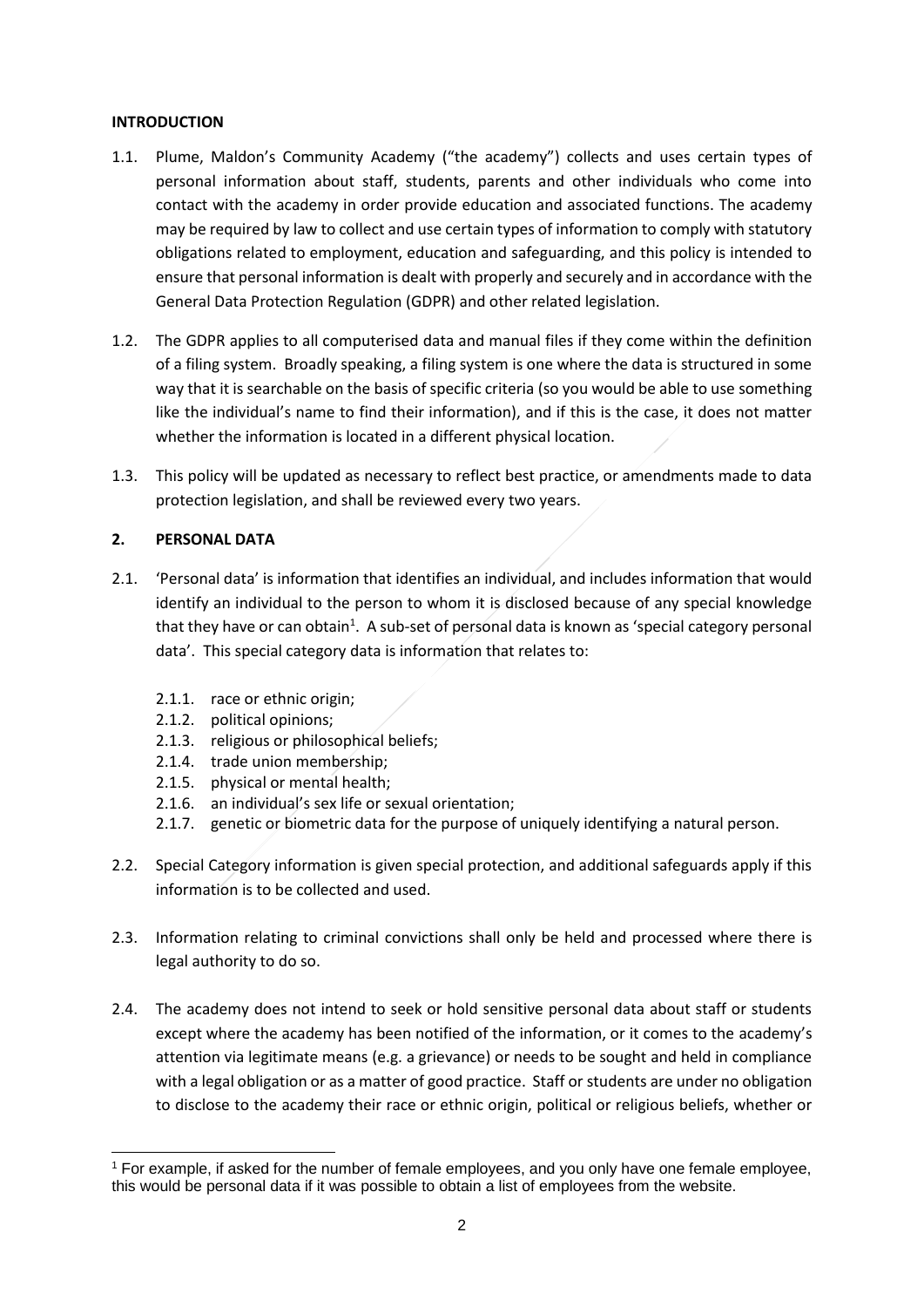not they are a trade union member or details of their sexual life (save to the extent that details of marital status and / or parenthood are needed for other purposes, e.g. pension entitlements).

## **3. THE DATA PROTECTION PRINCIPLES**

- 3.1. The six data protection principles as laid down in the GDPR are followed at all times:
	- 3.1.1. personal data shall be processed fairly, lawfully and in a transparent manner, and processing shall not be lawful unless one of the processing conditions can be met;
	- 3.1.2. Personal data shall be collected for specific, explicit, and legitimate purposes, and shall not be further processed in a manner incompatible with those purposes;
	- 3.1.3. personal data shall be adequate, relevant, and limited to what is necessary for the purpose(s) for which it is being processed;
	- 3.1.4. personal data shall be accurate and, where necessary, kept up to date;
	- 3.1.5. personal data processed for any purpose(s) shall not be kept for longer than is necessary for that purpose / those purposes;
	- 3.1.6. personal data shall be processed in such a way that ensures appropriate security of the data, including protection against unauthorised or unlawful processing and against accidental loss, destruction, or damage, using appropriate technical or organisational measures.
- 3.2. In addition to this, the academy is committed to ensuring that at all times, anyone dealing with personal data shall be mindful of the individual's rights under the law (as explained in more detail in paragraphs 7 and 8 below).
- 3.3. The academy is committed to complying with the principles in 3.1 at all times. This means that the academy will:
	- 3.3.1. inform individuals as to the purpose of collecting any information from them, as and when we ask for it;
	- 3.3.2. be responsible for checking the quality and accuracy of the information;
	- 3.3.3. regularly review the records held to ensure that information is not held longer than is necessary, and that it has been held in accordance with the data retention policy;
	- 3.3.4. ensure that when information is authorised for disposal it is done appropriately;
	- 3.3.5. ensure appropriate security measures to safeguard personal information whether it is held in paper files or on our computer system, and follow the relevant security policy requirements at all times;
	- 3.3.6. share personal information with others only when it is necessary and legally appropriate to do so;
	- 3.3.7. set out clear procedures for responding to requests for access to personal information known as subject access requests;
	- 3.3.8. report any breaches of the GDPR in accordance with the procedure in paragraph 9 below.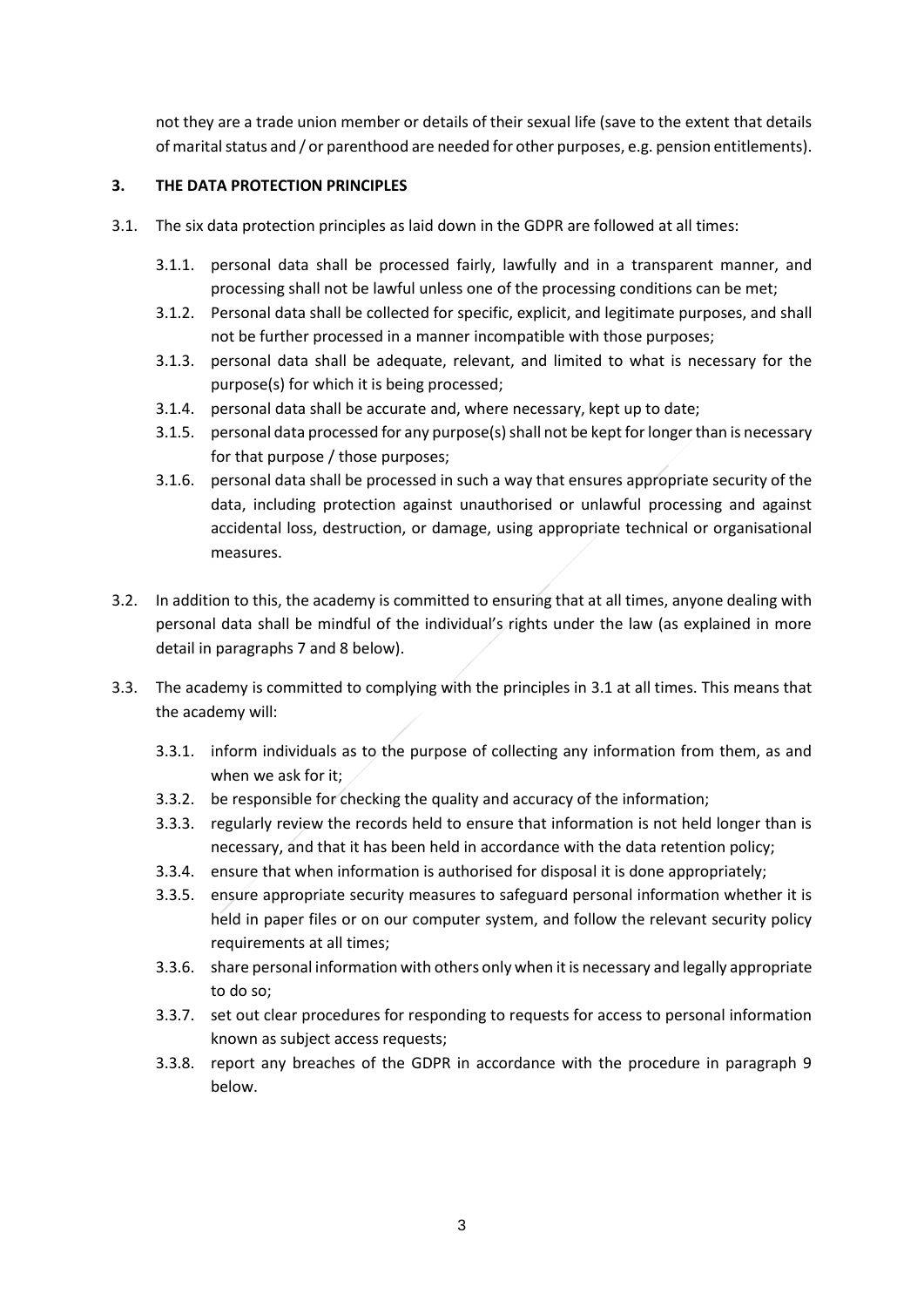#### **4. CONDITIONS FOR PROCESSING IN THE FIRST DATA PROTECTION PRINCIPLE**

- 4.1. The individual has given consent that is specific to the particular type of processing activity, and that consent is informed, unambiguous and freely given.
- 4.2. The processing is necessary for the performance of a contract, to which the individual is a party, or is necessary for the purpose of taking steps with regards to entering into a contract with the individual, at their request.
- 4.3. The processing is necessary for the performance of a legal obligation to which we are subject.
- 4.4. The processing is necessary to protect the vital interests of the individual or another.
- 4.5. The processing is necessary for the performance of a task carried out in the public interest, or in the exercise of official authority vested in us.
- 4.6. The processing is necessary for a legitimate interest of the Academy Trust or that of a third party, except where this interest is overridden by the rights and freedoms of the individual concerned.

#### **5. USE OF PERSONAL DATA BY THE ACADEMY**

5.1. The academy holds personal data on students, staff and other individuals such as visitors. In each case, the personal data must be treated in accordance with the data protection principles as outlined in paragraph 3.1 above.

#### **Students**

- 5.2. The personal data held regarding students includes contact details, assessment / examination results, attendance information, characteristics such as ethnic group, special educational needs, any relevant medical information, and photographs.
- 5.3. The data is used in order to support the education of the students, to monitor and report on their progress, to provide appropriate pastoral care, and to assess how well the academy as a whole is doing, together with any other uses normally associated with this provision in a school environment.
- 5.4. The academy may make use of limited personal data (such as contact details) relating to students, and their parents or guardians for fundraising, marketing or promotional purposes and to maintain relationships with students of the academy, but only where consent has been provided to this.
- 5.5. In particular, the academy may:
	- 5.5.1. transfer information to any association society or club set up for the purpose of maintaining contact with students or for fundraising, marketing or promotional purposes relating to the academy but only where consent has been obtained first;
	- 5.5.2. make personal data, including sensitive personal data, available to staff for planning curricular or extra-curricular activities;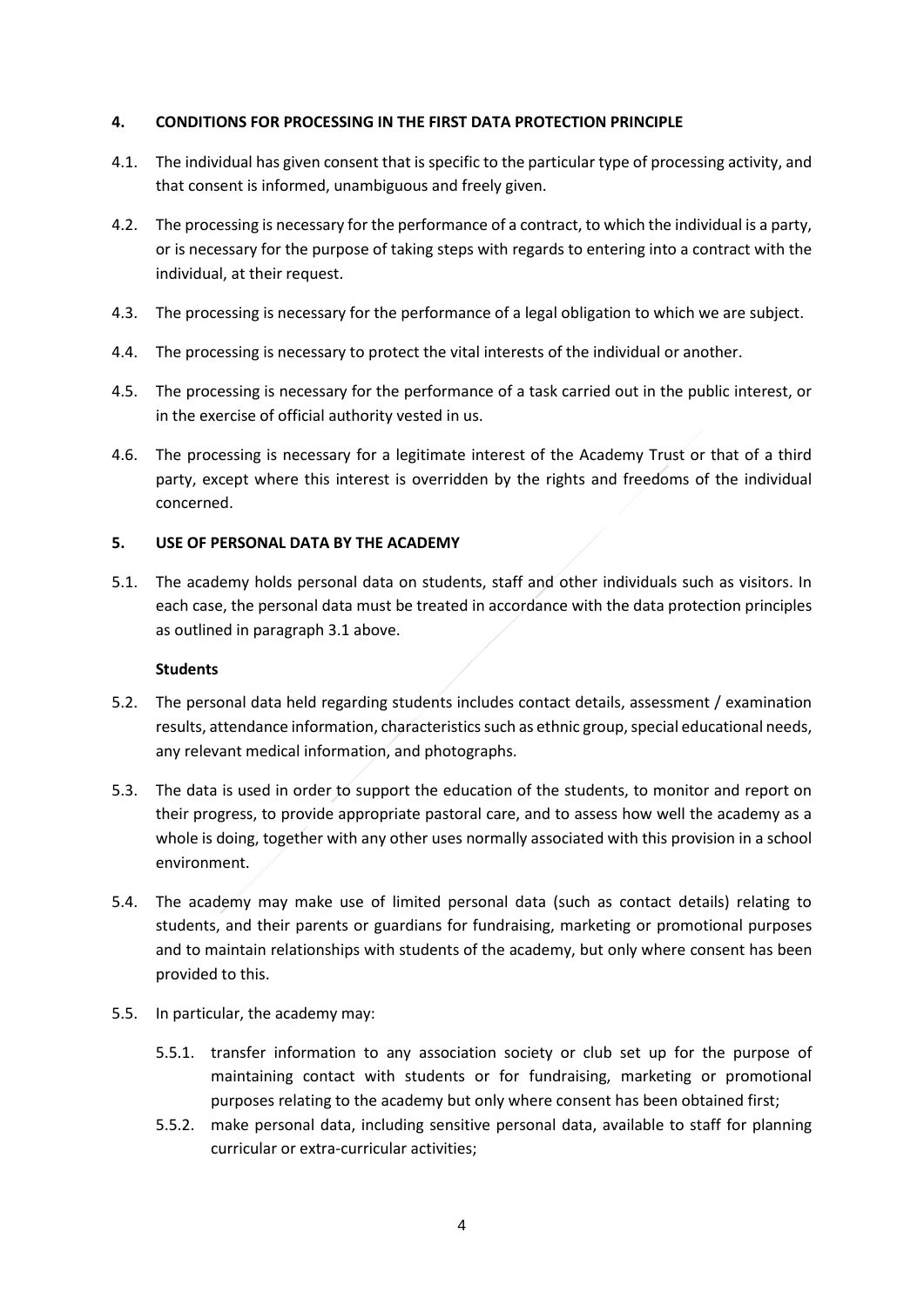- 5.5.3. keep the student's previous school informed of his/her academic progress and achievements e.g. sending a copy of the school reports for the student's first year at the academy to their previous school;
- 5.5.4. Use photographs of students in accordance with the photograph policy.
- 5.6. Any wish to limit or object to any use of personal data should be notified to the Data Protection Officer in writing, which notice will be acknowledged by the academy in writing. If, in the view of the Data Protection Officer (DPO), the objection cannot be maintained, the individual will be given written reasons why the academy cannot comply with their request.

## **Staff**

- 5.7. The personal data held about staff will include contact details, employment history, salary, pension and payroll information and history information relating to career progression, information relating to DBS checks, ID photographs and training records.
- 5.8. The data is used to comply with legal obligations placed on the academy in relation to employment, and the education of children in a school environment. The academy may pass information to other regulatory authorities where appropriate, and may use names and photographs of staff in publicity and promotional material. Personal data will also be used when giving references.
- 5.9. Staff should note that information about disciplinary action may be kept for longer than the duration of the sanction. Although treated as "spent" once the period of the sanction has expired, the details of the incident may need to be kept for a longer period.
- 5.10. Any wish to limit or object to the uses to which personal data is to be put should be notified to the DPO who will ensure that this is recorded, and adhered to if appropriate. If the DPO is of the view that it is not appropriate to limit the use of personal data in the way specified, the individual will be given written reasons why the academy cannot comply with their request.

## **Other Individuals**

5.11. The academy may hold personal information in relation to other individuals who have contact with the school, such as volunteers and guests. Such information shall be held only in accordance with the data protection principles, and shall not be kept longer than necessary.

# **6. SECURITY OF PERSONAL DATA**

- 6.1. The Academy Trust will take reasonable steps to ensure that members of staff will only have access to personal data where it is necessary for them to carry out their duties. All staff will be made aware of this Policy and their duties under the GDPR. The academy will take all reasonable steps to ensure that all personal information is held securely and is not accessible to unauthorised persons.
- 6.2. For further details as regards security of IT systems, please refer to the ICT Policy.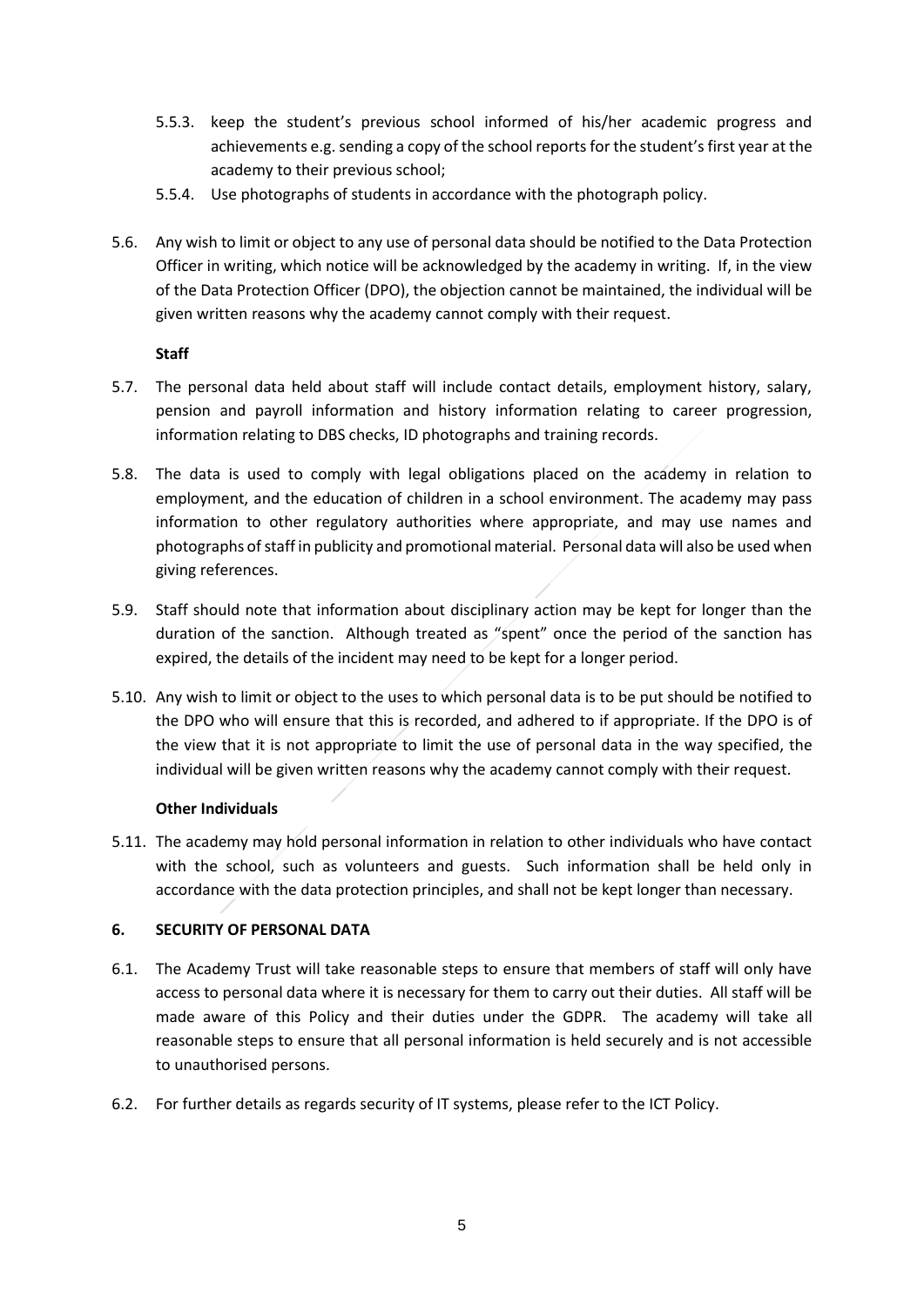#### **7. DISCLOSURE OF PERSONAL DATA TO THIRD PARTIES**

- 7.1. The following list includes the most usual reasons that the academy will authorise disclosure of personal data to a third party:
	- 7.1.1. to give a confidential reference relating to a current or former employee, volunteer or student;
	- 7.1.2. for the prevention or detection of crime;
	- 7.1.3. for the assessment of any tax or duty;
	- 7.1.4. where it is necessary to exercise a right or obligation conferred or imposed by law upon the academy (other than an obligation imposed by contract);
	- 7.1.5. for the purpose of, or in connection with, legal proceedings (including prospective legal proceedings);
	- 7.1.6. for the purpose of obtaining legal advice;
	- 7.1.7. for research, historical and statistical purposes (so long as this neither supports decisions in relation to individuals, nor causes substantial damage or distress);
	- 7.1.8. to publish the results of public examinations or other achievements of students of the academy;
	- 7.1.9. to disclose details of a student's medical condition where it is in the student's interests to do so, for example for medical advice, insurance purposes or to organisers of school trips;
	- 7.1.10. to provide information to another educational establishment to which a student is transferring;
	- 7.1.11. to provide information to the Examination Authority as part of the examination process; and
	- 7.1.12. to provide information to the relevant Government Department concerned with national education. At the time of the writing of this Policy, the Government Department concerned with national education is the Department for Education (DfE). The Examination Authority may also pass information to the DfE.
- 7.2. The DfE uses information about students for statistical purposes, to evaluate and develop education policy and to monitor the performance of the nation's education service as a whole. The statistics are used in such a way that individual students cannot be identified from them. On occasion the DfE may share the personal data with other Government Departments or agencies strictly for statistical or research purposes.
- 7.3. The academy may receive requests from third parties (i.e. those other than the data subject, the academy, and employees of the academy) to disclose personal data it holds about students, their parents or guardians, staff or other individuals. This information will not generally be disclosed unless one of the specific exemptions under data protection legislation which allow disclosure applies; or where necessary for the legitimate interests of the individual concerned or the academy.
- 7.4. All requests for the disclosure of personal data must be sent to the DPO who will review and decide whether to make the disclosure, ensuring that reasonable steps are taken to verify the identity of that third party before making any disclosure.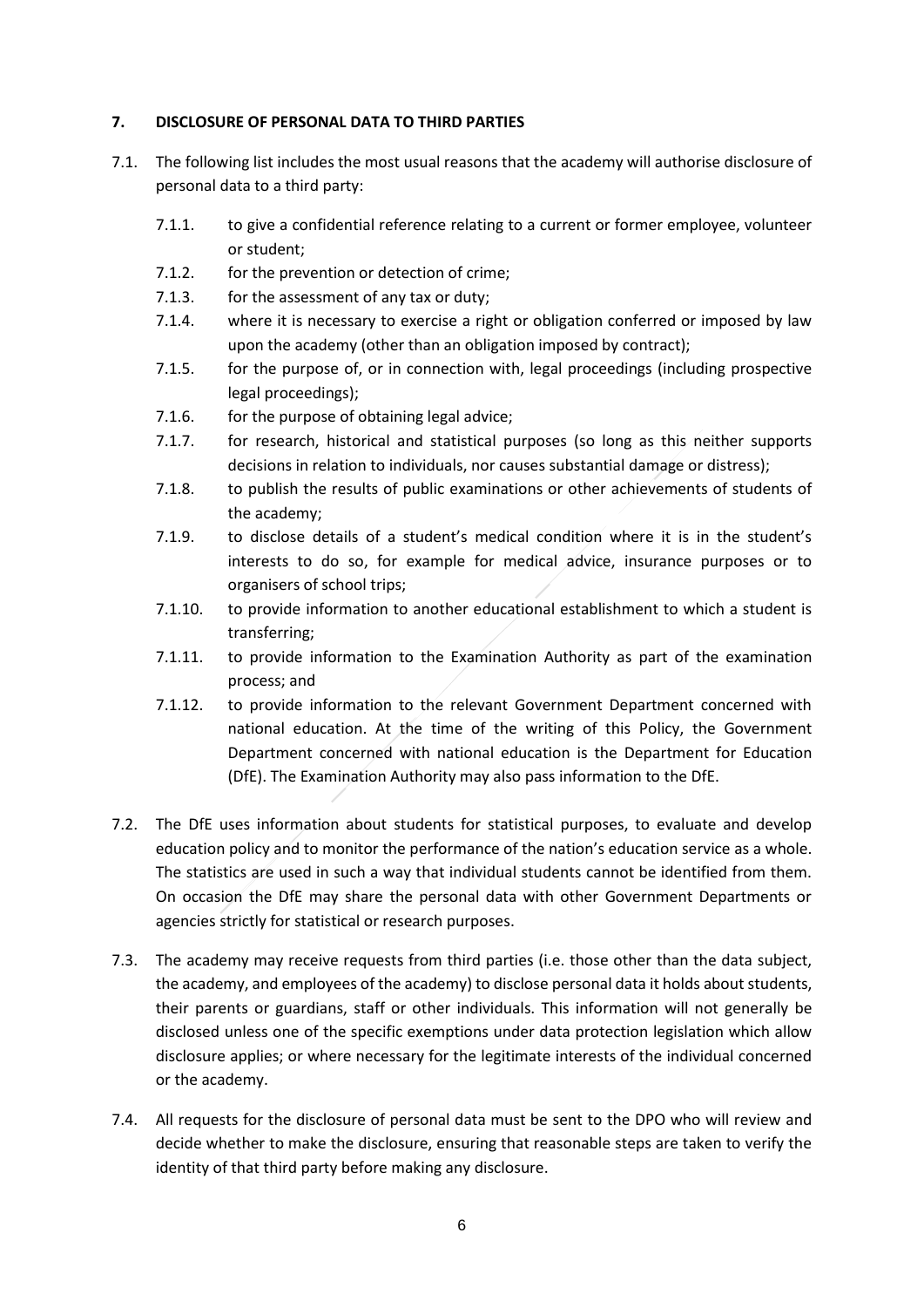#### **8. CONFIDENTIALITY OF STUDENT CONCERNS**

8.1. Where a student seeks to raise concerns confidentially with a member of staff and expressly withholds their agreement to their personal data being disclosed to their parents or guardian, the academy will maintain confidentiality unless it has reasonable grounds to believe that the student does not fully understand the consequences of withholding their consent, or where the academy believes disclosure will be in the best interests of the student or other students.

## **SUBJECT ACCESS REQUESTS**

- 8.2. Anybody who makes a request to see any personal information held about them by the academy Trust is making a subject access request. All information relating to the individual, including that held in electronic or manual files should be considered for disclosure, provided that they constitute a "filing system" (see clause 1.5).
- 8.3. All requests should be sent to the DPO within three working days of receipt, and must be dealt with in full without delay and at the latest within one month of receipt.
- 8.4. Where a child or young person does not have sufficient understanding to make his or her own request (usually those under the age of 12, or over 12 but with a special educational need which makes understanding their information rights more difficult), a person with parental responsibility can make a request on their behalf. The DPO must, however, be satisfied that:
	- 8.4.1. the child or young person lacks sufficient understanding; and
	- 8.4.2. the request made on behalf of the child or young person is in their interests.
- 8.5. Any individual, including a child or young person with ownership of their own information rights, may appoint another person to request access to their records. In such circumstances the academy Trust must have written evidence that the individual has authorised the person to make the application and the DPO must be confident of the identity of the individual making the request and of the authorisation of the individual to whom the request relates.
- 8.6. Access to records will be refused in instances where an exemption applies, for example, information sharing may place the individual at risk of significant harm or jeopardise police investigations into any alleged offence(s).
- 8.7. A subject access request must be made in writing. The Academy Trust may ask for any further information reasonably required to locate the information.
- 8.8. An individual only has the automatic right to access information about themselves, and care needs to be taken not to disclose the personal data of third parties where consent has not been given, or where seeking consent would not be reasonable, and it would not be appropriate to release the information. Particular care must be taken in the case of any complaint or dispute to ensure confidentiality is protected.
- 8.9. All files must be reviewed by the DPO before any disclosure takes place. Access will not be granted before this review has taken place.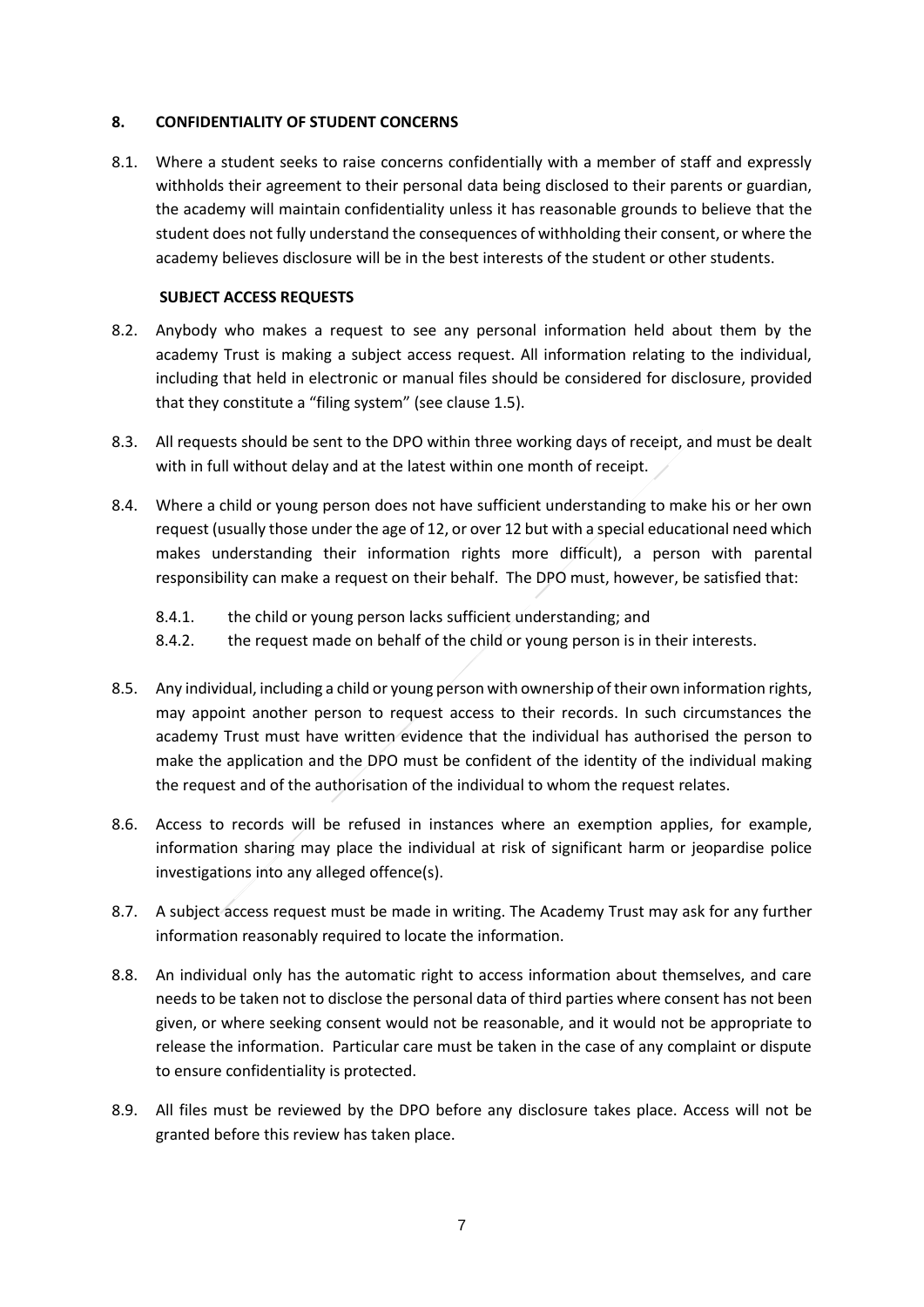8.10. Where all the data in a document cannot be disclosed a permanent copy should be made and the data obscured or retyped if this is more sensible. A copy of the full document and the altered document should be retained, with the reason why the document was altered.

## **9. EXEMPTIONS TO ACCESS BY DATA SUBJECTS**

- 9.1. Where a claim to legal professional privilege could be maintained in legal proceedings, the information is likely to be exempt from disclosure unless the privilege is waived.
- 9.2. There are other exemptions from the right of subject access. If we intend to apply any of them to a request then we will usually explain which exemption is being applied and why.

## **10. OTHER RIGHTS OF INDIVIDUALS**

- 10.1. The academy Trust has an obligation to comply with the rights of individuals under the law, and takes these rights seriously. The following section sets out how the academy will comply with the rights to:
	- 10.1.1. object to processing;
	- 10.1.2. rectification;
	- 10.1.3. erasure; and
	- 10.1.4. data Portability.

## **Right to object to processing**

- 10.2. An individual has the right to object to the processing of their personal data on the grounds of pursuit of a public interest or legitimate interest (grounds 4.5 and 4.6 above) where they do not believe that those grounds are substantiated.
- 10.3. Where such an objection is made, it must be sent to the DPO within two working days of receipt, and the DPO will assess whether there are compelling legitimate grounds to continue processing which override the interests, rights and freedoms of the individuals, or whether the information is required for the establishment, exercise or defence of legal proceedings.
- 10.4. The DPO shall be responsible for notifying the individual of the outcome of their assessment within 10 working days of receipt of the objection.

## **Right to rectification**

- 10.5. An individual has the right to request the rectification of inaccurate data without undue delay. Where any request for rectification is received, it should be sent to the DPO within two working days of receipt, and where adequate proof of inaccuracy is given, the data shall be amended as soon as reasonably practicable, and the individual notified.
- 10.6. Where there is a dispute as to the accuracy of the data, the request and reasons for refusal shall be noted alongside the data, and communicated to the individual. The individual shall be given the option of a review under the data protection complaints procedure, or an appeal direct to the Information Commissioner.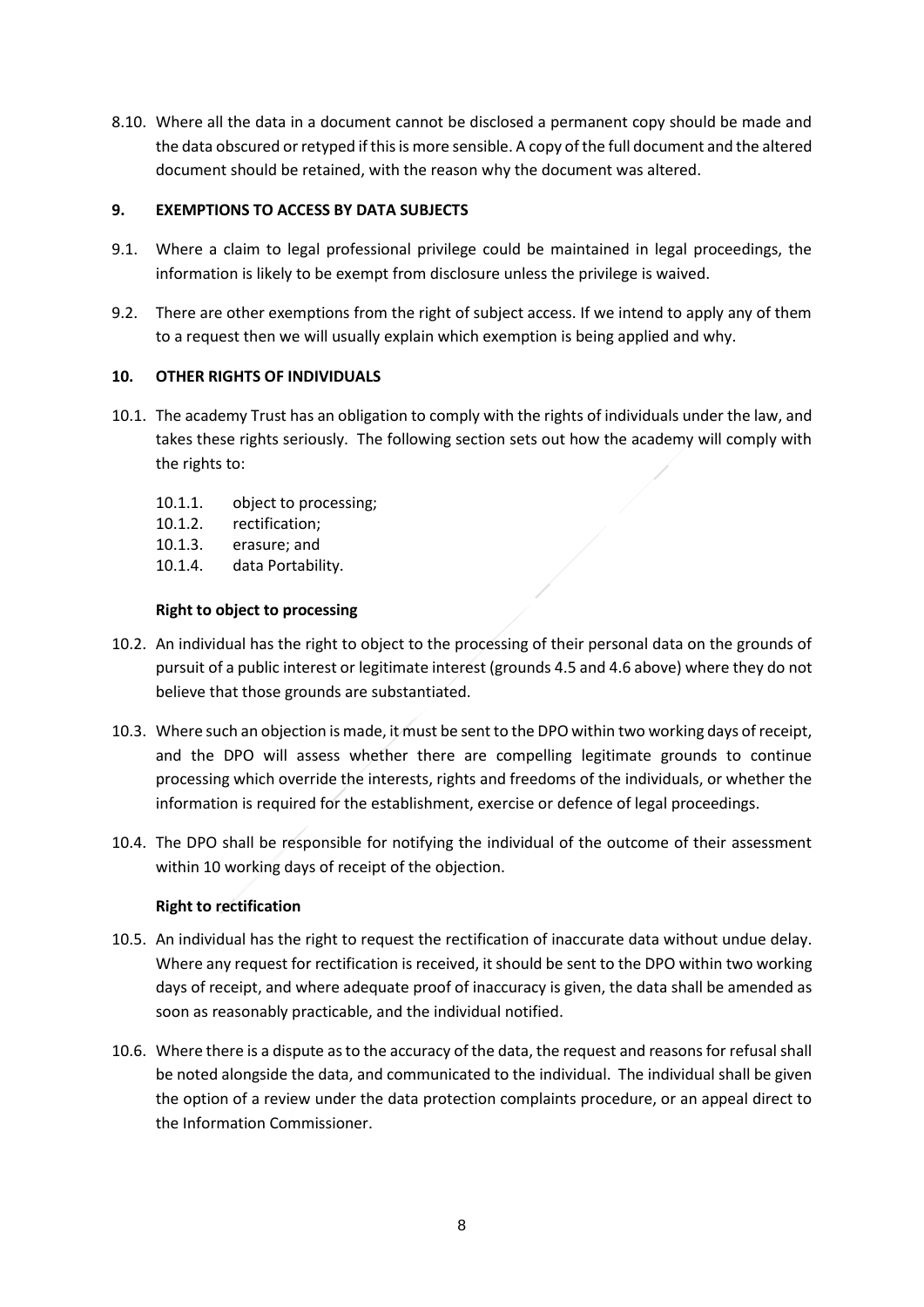10.7. An individual also has a right to have incomplete information completed by providing the missing data, and any information submitted in this way shall be updated without undue delay.

#### **Right to erasure**

- 10.8. Individuals have a right, in certain circumstances, to have data permanently erased without undue delay. This right arises in the following circumstances:
	- 10.8.1. where the personal data is no longer necessary for the purpose or purposes for which it was collected and processed;
	- 10.8.2. where consent is withdrawn and there is no other legal basis for the processing;
	- 10.8.3. where an objection has been raised under the right to object, and found to be legitimate;
	- 10.8.4. where personal data is being unlawfully processed (usually where one of the conditions for processing cannot be met);
	- 10.8.5. where there is a legal obligation on the academy Trust to delete.
- 10.9. The DPO will make a decision regarding any application for erasure of personal data, and will balance the request against the exemptions provided for in the law. Where a decision is made to erase the data, and this data has been passed to other data controllers, and/or has been made public, reasonable attempts to inform those controllers of the request shall be made.

#### **Right to restrict processing**

10.10.In the following circumstances, processing of an individual's personal data may be restricted

- 10.10.1. where the accuracy of data has been contested, during the period when the academy is attempting to verify the accuracy of the data;
- 10.10.2. where processing has been found to be unlawful, and the individual has asked that there be a restriction on processing rather than erasure;
- 10.10.3. where data would normally be deleted, but the individual has requested that their information be kept for the purpose of the establishment, exercise or defence of a legal claim;
- 10.10.4. where there has been an objection made under paragraph 8.2 above, pending the outcome of any decision.

#### **Right to portability**

10.11.If an individual wants to send their personal data to another organisation they have a right to request that the Academy Trust provides their information in a structured, commonly used, and machine readable format. As this right is limited to situations where the Academy Trust is processing the information on the basis of consent or performance of a contract, the situations in which this right can be exercised will be quite limited. If a request for this is made, it should be forwarded to the DPO within two working days of receipt, and the DPO will review and revert as necessary.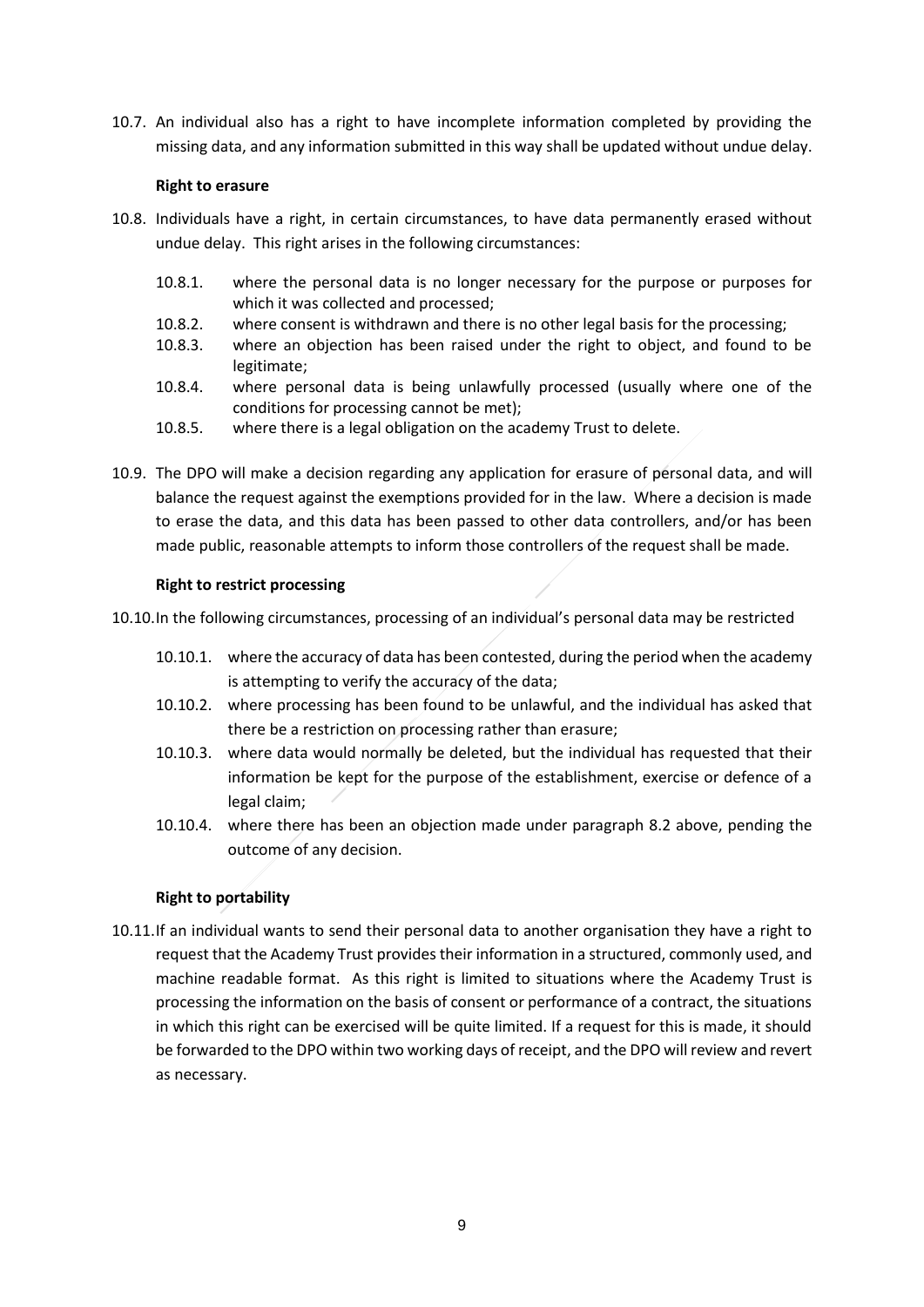#### **12 BREACH OF ANY REQUIREMENT OF THE GDPR**

- 12.1 Any and all breaches of the GDPR, including a breach of any of the data protection principles shall be reported as soon as it is discovered, to the DPO.
- 12.2 Once notified, the DPO shall assess:
	- 12.2.1 the extent of the breach;
	- 12.2.2 the risks to the data subjects as a consequence of the breach;
	- 12.2.3 any security measures in place that will protect the information;
	- 12.2.4 any measures that can be taken immediately to mitigate the risk to the individuals.
- 12.3 Unless the DPO concludes that there is unlikely to be any risk to individuals from the breach, it must be notified to the Information Commissioner's Office (ICO) within 72 hours of the breach having come to the attention of the Academy Trust, unless a delay can be justified.
- 12.4 The ICO shall be told:
	- 12.4.1 details of the breach, including the volume of data at risk, and the number and categories of data subjects;
	- 12.4.2 the contact point for any enquiries (which shall usually be the DPO);
	- 12.4.3 the likely consequences of the breach;
	- 12.4.4 measures proposed or already taken to address the breach.
- 12.5 If the breach is likely to result in a high risk to the rights and freedoms of the affected individuals then the DPO shall notify data subjects of the breach without undue delay unless the data would be unintelligible to those not authorised to access it, or measures have been taken to mitigate any risk to the affected individuals.
- 12.6 Data subjects shall be told:
	- 12.6.1 the nature of the breach;
	- 12.6.2 who to contact with any questions;
	- 12.6.3 measures taken to mitigate any risks.
- 12.7 The DPO shall then be responsible for instigating an investigation into the breach, including how it happened, and whether it could have been prevented.
- 12.8 Any recommendations from the DPO for further training or a change in procedure shall be reviewed by the Academy Trust. The Executive Principal will determine the most suitable committee meeting for the DPO's report to be heard, dependant on the nature of the breach, and a decision made about implementation of those recommendations will be made within the Trustee committee.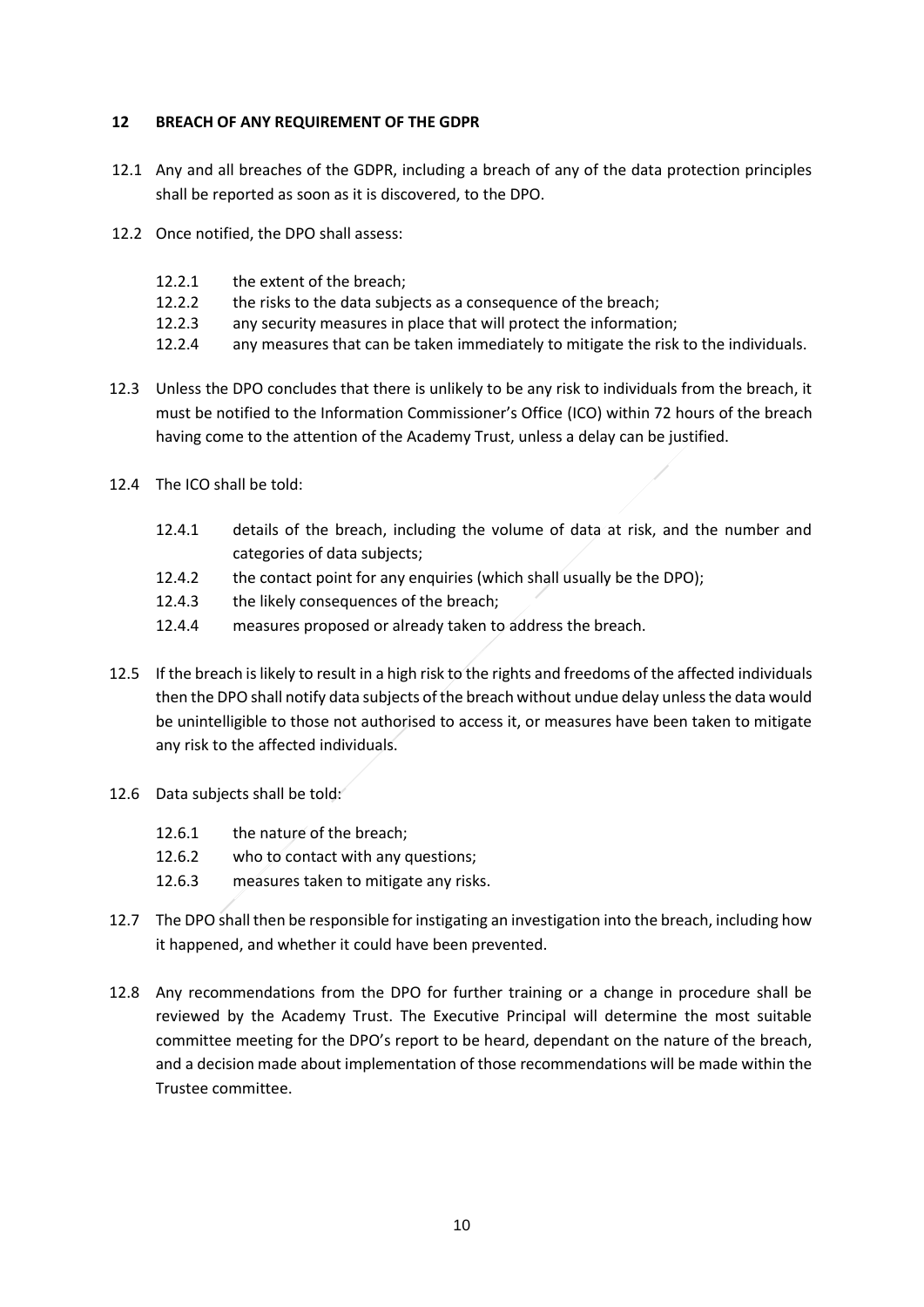# **CONTACT**

13.1 If anyone has any concerns or questions in relation to this policy they should contact the DPO.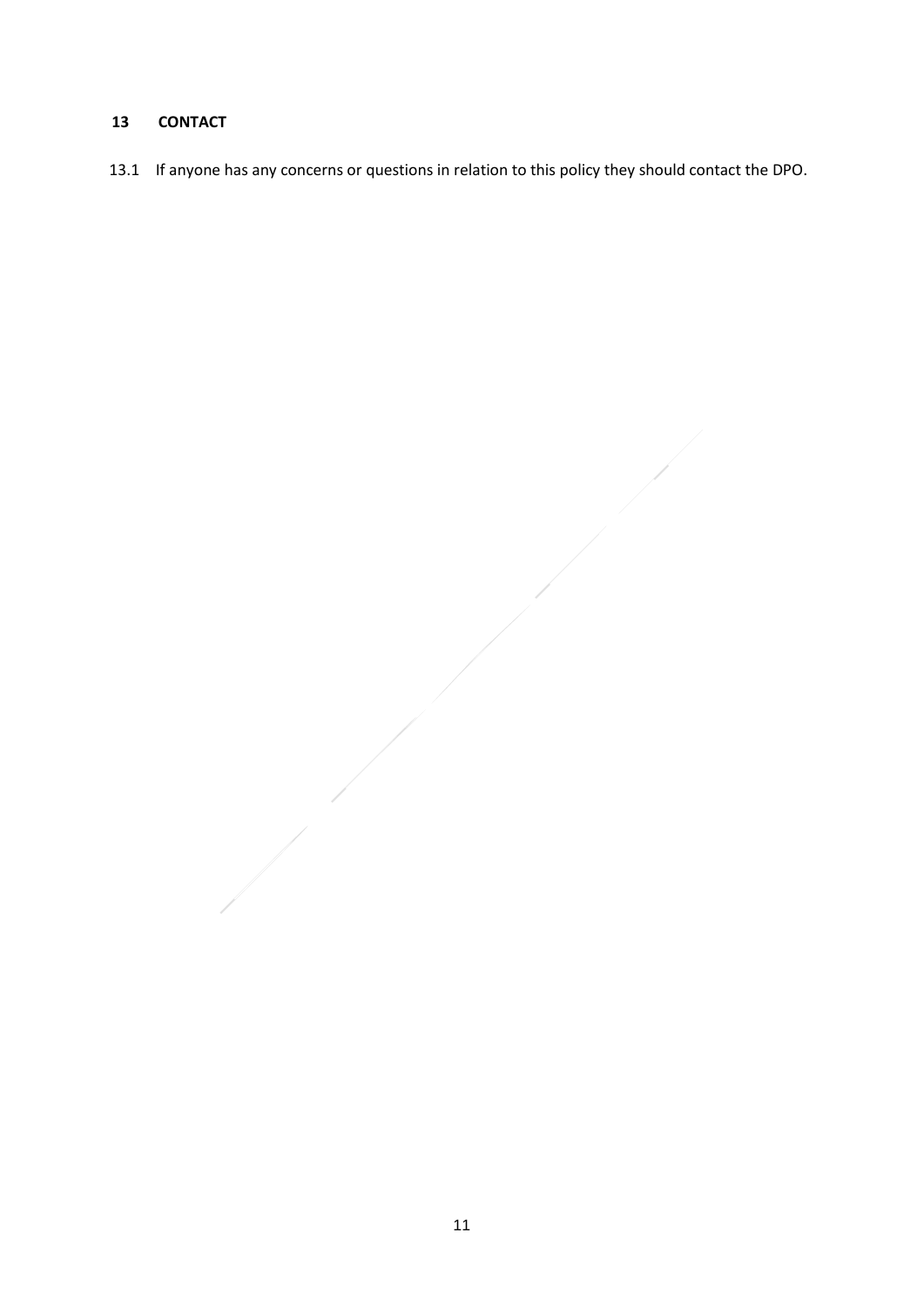## **FREEDOM OF INFORMATION**

#### **1 INTRODUCTION**

1.1 The academy is subject to the Freedom of Information Act 2000 (FOI) as a public authority, and as such, must comply with any requests for information in accordance with the principles laid out in the Act.

#### **2 WHAT IS A REQUEST UNDER FOI**

- 2.1 Any request for any information from the academy is technically a request under the FOI, whether or not the individual making the request mentions the FOI. However, the Information Commissioner's Office (ICO) has stated that routine requests for information (such as a parent requesting a copy of a policy) can be dealt with outside of the provisions of the Act.
- 2.2 In all non-routine cases, if the request is simple and the information is to be released, then the individual who received the request can release the information, but must ensure that this is done within the timescale set out below. A copy of the request and response should then be sent to the Data Protection Officer (DPO).
- 2.3 All other requests should be referred in the first instance to the DPO, who may allocate another individual to deal with the request. This must be done promptly, and in any event within three working days of receiving the request.
- 2.4 When considering a request under FOI, you must bear in mind that release under FOI is treated as release to the general public, and so once it has been released to an individual, anyone can then access it, and you cannot restrict access when releasing by marking the information "confidential" or "restricted".

## **3 TIME LIMIT FOR COMPLIANCE**

3.1 The academy must respond as soon as possible, and in any event, within 20 working days of the date of receipt of the request. For an academy, a "working day" is one in which students are in attendance, subject to an absolute maximum of 60 calendar days to respond.

#### **4 PROCEDURE FOR DEALING WITH A REQUEST**

- 4.1 When a request is received that cannot be dealt with by simply providing the information, it should be referred in the first instance to the DPO, who may re-allocate to an individual with responsibility for the type of information requested.
- 4.2 The first stage in responding is to determine whether or not the academy "holds" the information requested. The academy will hold the information if it exists in computer or paper format. Some requests will require the academy to take information from different sources and manipulate it in some way. Where this would take minimal effort, the academy is considered to "hold" that information, but if the required manipulation would take a significant amount of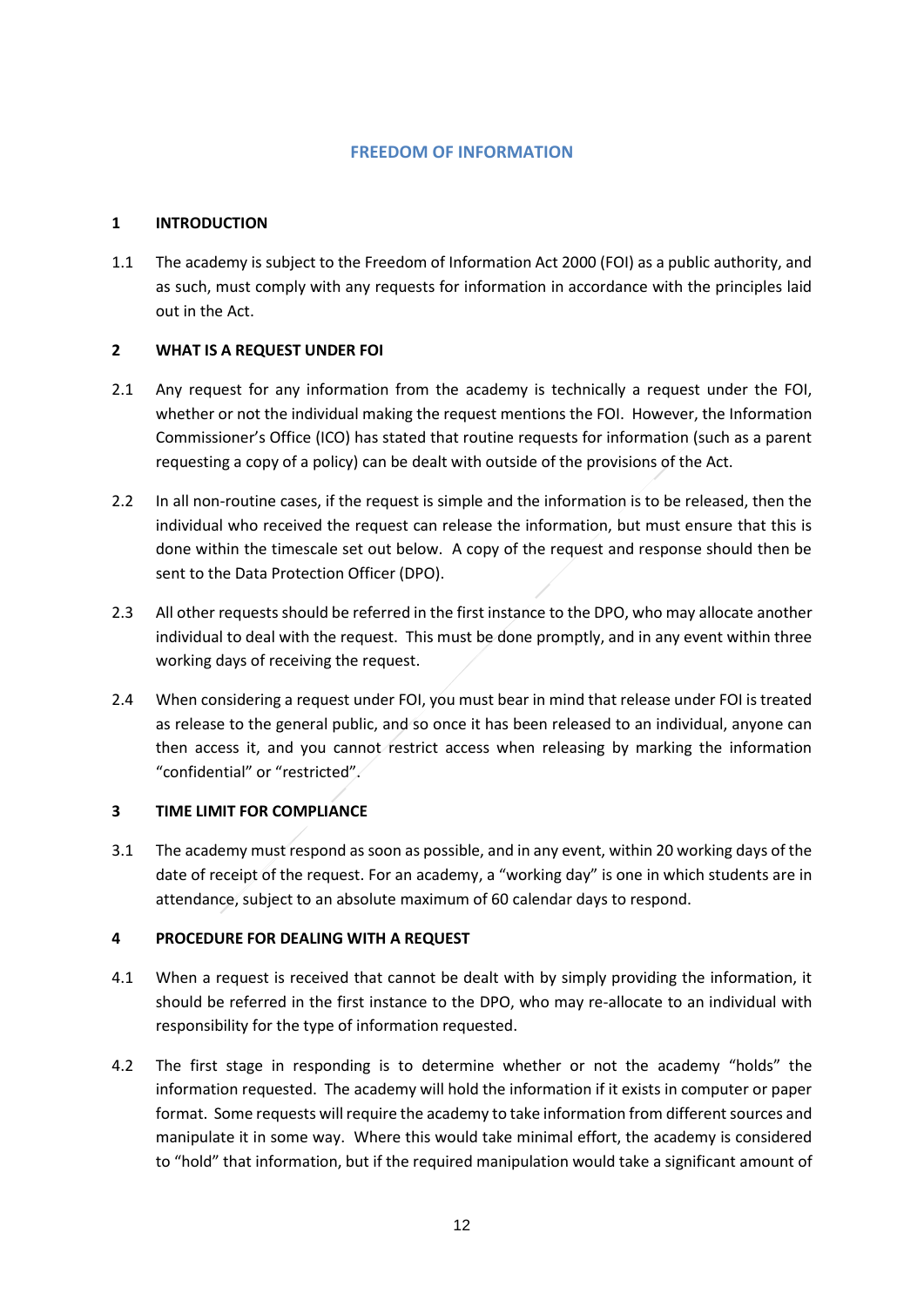time, the requestor should be contacted to explain that the information is not held in the manner requested, and offered the opportunity to refine their request. For example, if a request required the academy to add up totals in a spread sheet and release the total figures, this would be information "held" by the academy. If the academy would have to go through a number of spread sheets and identify individual figures and provide a total, this is likely not to be information "held" by the academy, depending on the time involved in extracting the information.

- 4.3 The second stage is to decide whether the information can be released, or whether one of the exemptions set out in the Act applies to the information. Common exemptions that might apply include:
	- 4.3.1 Section 40 (1) the request is for the applicant's personal data. This must be dealt with under the subject access regime in the DPA, detailed in paragraph 9 of the DPA policy above;
	- 4.3.2 Section 40 (2) compliance with the request would involve releasing third party personal data, and this would be in breach of the DPA principles as set out in paragraph 3.1 of the DPA policy above;
	- 4.3.3 Section 41 information that has been sent to the academy (but not the academy's own information) which is confidential;
	- 4.3.4 Section 21 information that is already publicly available, even if payment of a fee is required to access that information;
	- *4.3.5 Section 22 – information that the academy intends to publish at a future date;*
	- *4.3.6 Section 43 – information that would prejudice the commercial interests of the academy and / or a third party;*
	- *4.3.7 Section 38 – information that could prejudice the physical health, mental health or safety of an individual (this may apply particularly to safeguarding information);*
	- *4.3.8 Section 31 – information which may prejudice the effective detection and prevention of crime – such as the location of CCTV cameras;*
	- *4.3.9 Section 36 – information which, in the opinion of the chair of Trustees of the academy, would prejudice the effective conduct of the academy. There is a special form for this on the ICO's website to assist with the obtaining of the chair's opinion.*
- 4.4 The sections mentioned in italics are qualified exemptions. This means that even if the exemption applies to the information, you also have to carry out a public interest weighting exercise, balancing the public interest in the information being released, as against the public interest in withholding the information.